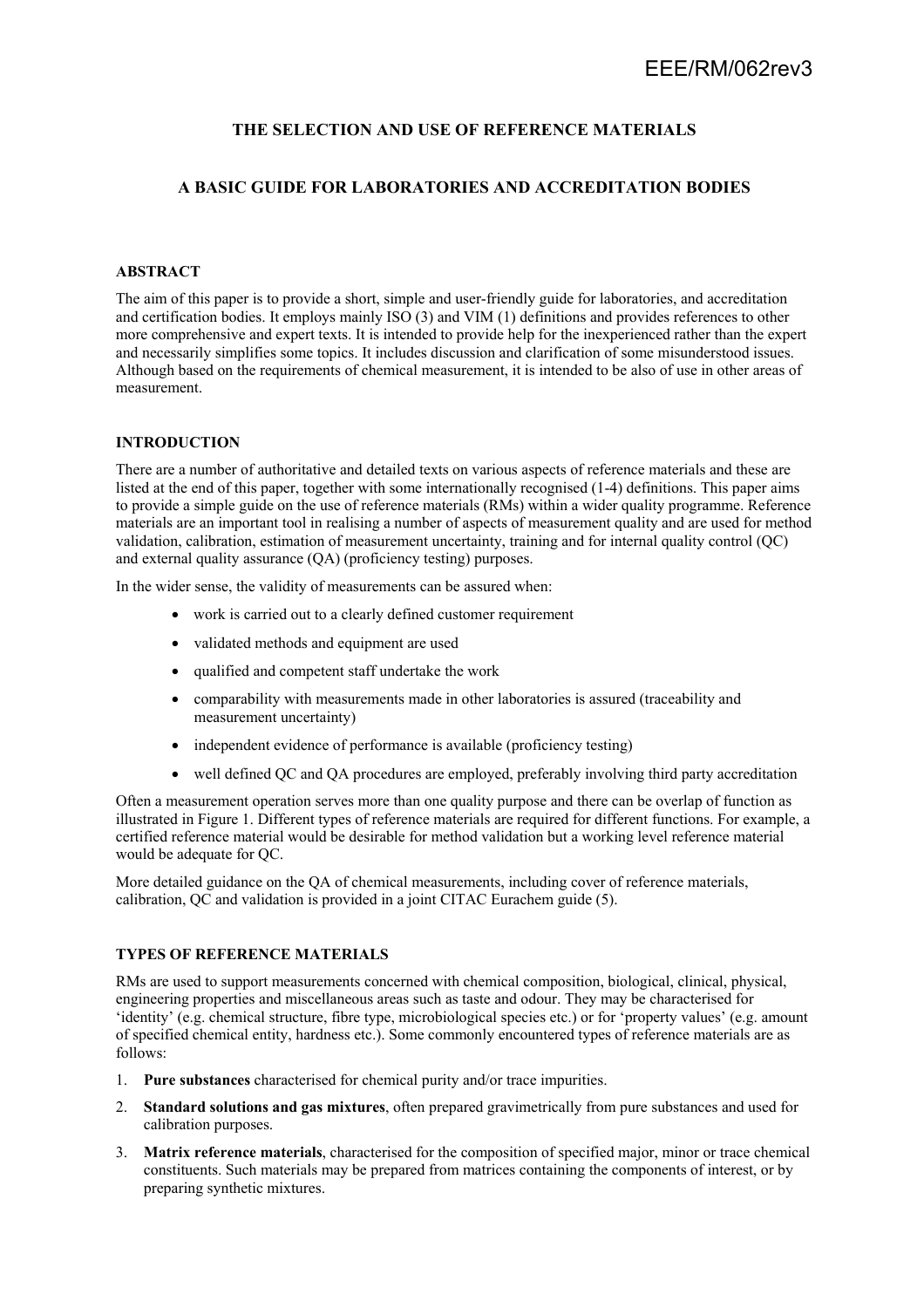- 4. **Physico-chemical reference materials** characterised for properties such as melting point, viscosity, and optical density.
- 5. **Reference objects or artefacts** characterised for functional properties such as taste, odour, octane number, flash point and hardness. This type also includes microscopy specimens characterised for properties ranging from fibre type to microbiological specimens.

## **CLASSIFICATION OF REFERENCE MATERIALS**

Two classes of materials are recognised by ISO, namely 'certified reference materials' (CRMs) and 'reference materials' (RMs). CRMs must by definition be traceable to an accurate realisation of the unit in which the property values are expressed. Each property value must be accompanied by an uncertainty at a stated level of confidence. RMs are materials whose property values are sufficiently homogeneous and well established to be used for the calibration of an apparatus, the assessment of a measurement method, or for assigning values to materials.

For most chemical reference materials produced before the late 1990s, the measurement uncertainty values given by the producers are unlikely to have been estimated by the now recommended ISO  $(6,7)$  procedure. The actual uncertainty can be expected to be larger than stated by a factor of 2-3, where only within laboratory precision measurements are used and by a smaller factor where certification included a range of validated methods and a number of laboratories. Also some materials sold as CRMs have no stated traceability.

The following classes of reference materials are also encountered:

| Primary reference material    |                        |
|-------------------------------|------------------------|
| Secondary reference materials | Decreasing Uncertainty |
| T 1 1 1 0 1 1 1 1 1           |                        |

In-house or working reference material

Other terminology, such as NIST Standard Reference Materials (SRMs) is also used and a classification (class O - V) based on degree of traceability to SI has been proposed (8). Pan (9) has also published a useful paper on this topic.

An internationally recognised quality approval system to assure the competence of RM producers (based on ISO Guide 34 and reference 10) is under consideration within the International Laboratory Accreditation Co operation, but it will take some years for any system to make a significant impact on the market place. Users must, therefore, be cautious and seek clear evidence of the quality and traceability of the property values of materials from suppliers as detailed below.

## **TRACEABILITY OF REFERENCE MATERIALS**

A short review of the concept and practice of traceability in chemical measurement is available in reference 5. Reference materials are important tools for the transfer of measurement accuracy between laboratories and their property values should, where feasible, be traceable to SI. Traceability is, however, a relatively new concept in the field of chemical measurement and as a consequence very few chemical reference materials are explicitly traceable to SI. A hierarchy of methods is, however, used for assigning property values to materials and even if not stated, their traceability can be described as follows:

| <b>Measurement Method</b>  | <b>Traceability</b>          |
|----------------------------|------------------------------|
| Primary method             | SI                           |
| Method of known bias       | SI/International standard    |
| Independent method( $s$ )  | Results of specified methods |
| Interlaboratory comparison | Results of specified methods |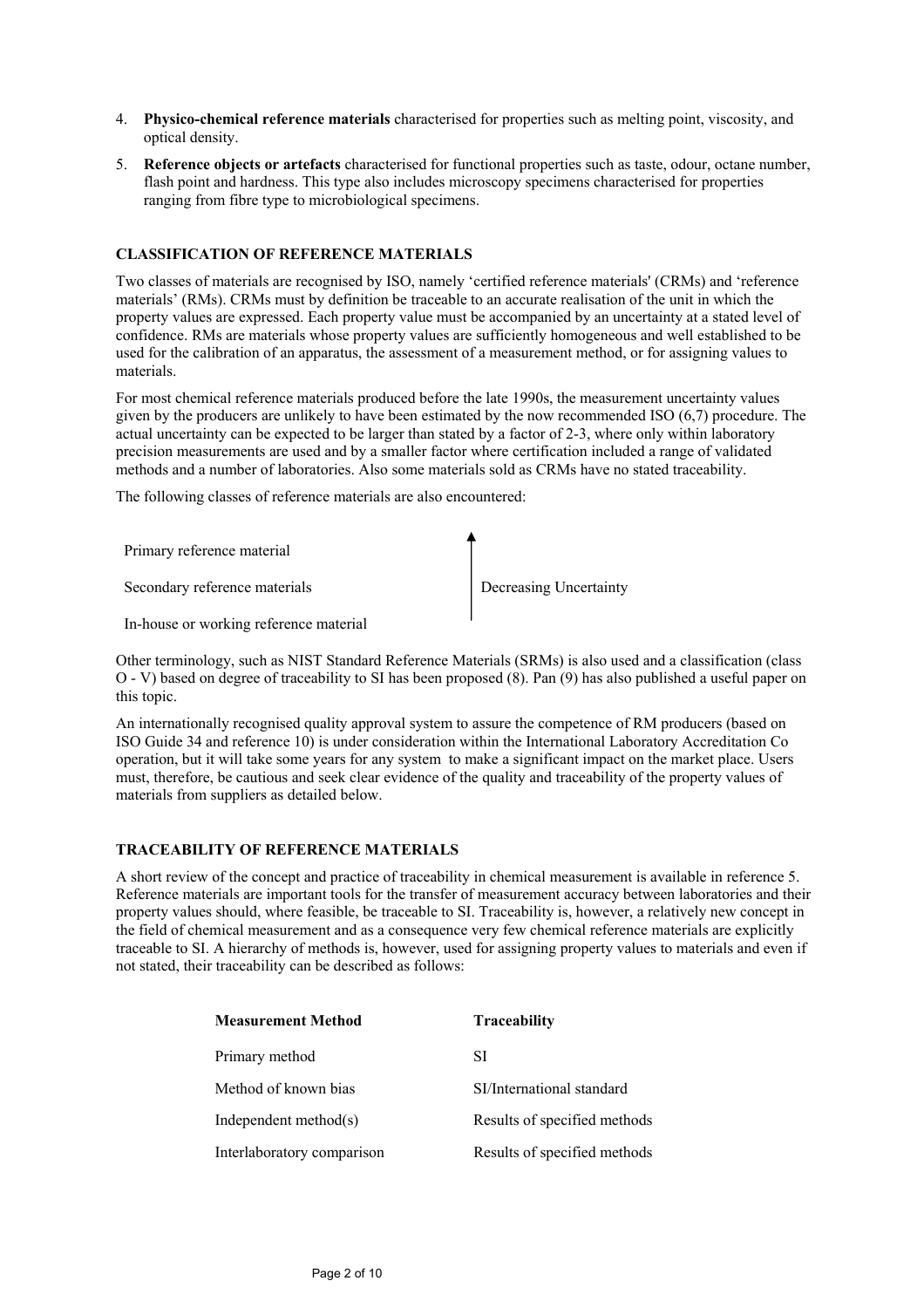A combination of certification procedures is sometimes employed, such as a consensus value derived from an interlaboratory comparison where primary methods were used. In the absence of formally stated traceability it will be necessary for the user to make judgements about implicit traceability, based on the certification data available in reports and the technical literature. It is important to ensure that chemical interferences and matrix effects are adequately addressed in arriving at both the certified value and its uncertainty. Unknown levels of bias are not uncommon and contribute to lack of agreement of measurements.

The measurement uncertainty of the property value of a reference material employed in a measurement process, will contribute to the uncertainty of the final measurement but should contribute less than one third of the overall measurement uncertainty. Any underestimation of the uncertainty of the RM property value will, of course, be carried through to measurements where the RM is used.

## **THE AVAILABILITY AND SELECTION OF REFERENCE MATERIALS**

Generally the demand for reference materials exceeds supply in terms of the range of materials and availability. It is rare to have a choice of alternative RMs and the user must choose the most suitable material available. It is important therefore that users and accreditation bodies understand any limitations of reference materials employed.

There are, however, several hundred organisations producing tens of thousands of reference materials worldwide. Producers include internationally renowned institutions such as NIST; collaborative government sponsored programs such as the EU BCR program, semi-commercial sectoral or trade associations such as the American Oil Chemicals Association and an increasing number of commercial organisations. The distinction between government institutes and commercial businesses is disappearing with the privatisation of a number of national laboratories.

Not all materials that are used as reference materials are described as such. Commercially available chemicals of varying purity, commercial matrix materials and products from research programs are often used as standards or reference materials. In the absence of certification data provided by the supplier it is the responsibility of the user to assess the information available and undertake further characterisation as appropriate. Guidance on the preparation of reference materials is given in ISO Guides 31, 34 and 35 and guides on the preparation of working level reference materials are also available (12,13).

Information about reference materials is available from a number of sources. The COMAR Database, contains information on more than 10,000 RMs/CRMs which can be accessed directly or through institutes which provide an advisory service. Further information can be obtained from the COMAR Central Secretariat (comar@BAM.de). Advisory services assist users identify the type of material required for their task and identify a supplier. A database covering reference materials currently under development has been prepared by CITAC and ISO REMCO (14). A number of suppliers provide a comprehensive range of materials including materials produced by other organisations and aim to provide a one-stop-shop for users. A first internet database for a selection of RMs has recently appeared and is likely to be followed by others (http://www.iaea.org/programmes/nahunet/e4/nmrm/index.htm) provided by some RM providers.

## **USES OF REFERENCE MATERIALS**

A more detailed description of the use of RMs is available in ISO Guides 32 and 33

#### **Method Validation and Measurement Uncertainty**

Estimation of bias (the difference between the measured value and the true value) is one of the most difficult elements of method validation, but appropriate RMs can provide valuable information, within the limits of the uncertainty of the RMs certified value(s) and the uncertainty of the method being validated. Although traceable certified values are highly desirable, the estimation of bias differences between two or more methods can be established by use of less rigorously certified RMs. Clearly the RMs must be within the scope of the method in terms of matrix type, analyte concentration etc. and ideally a number of RMs covering the full range of the method should be tested. Where minor modifications to a well-established method are being evaluated then less rigorous bias studies can be employed.

Replicate measurement of the RM, covering the full range of variables permitted by the method being validated can be used to estimate the uncertainty associated with any bias, which should normally be corrected for (15).

The uncertainty associated with an RM should be no greater than one third of that of the sample measurement.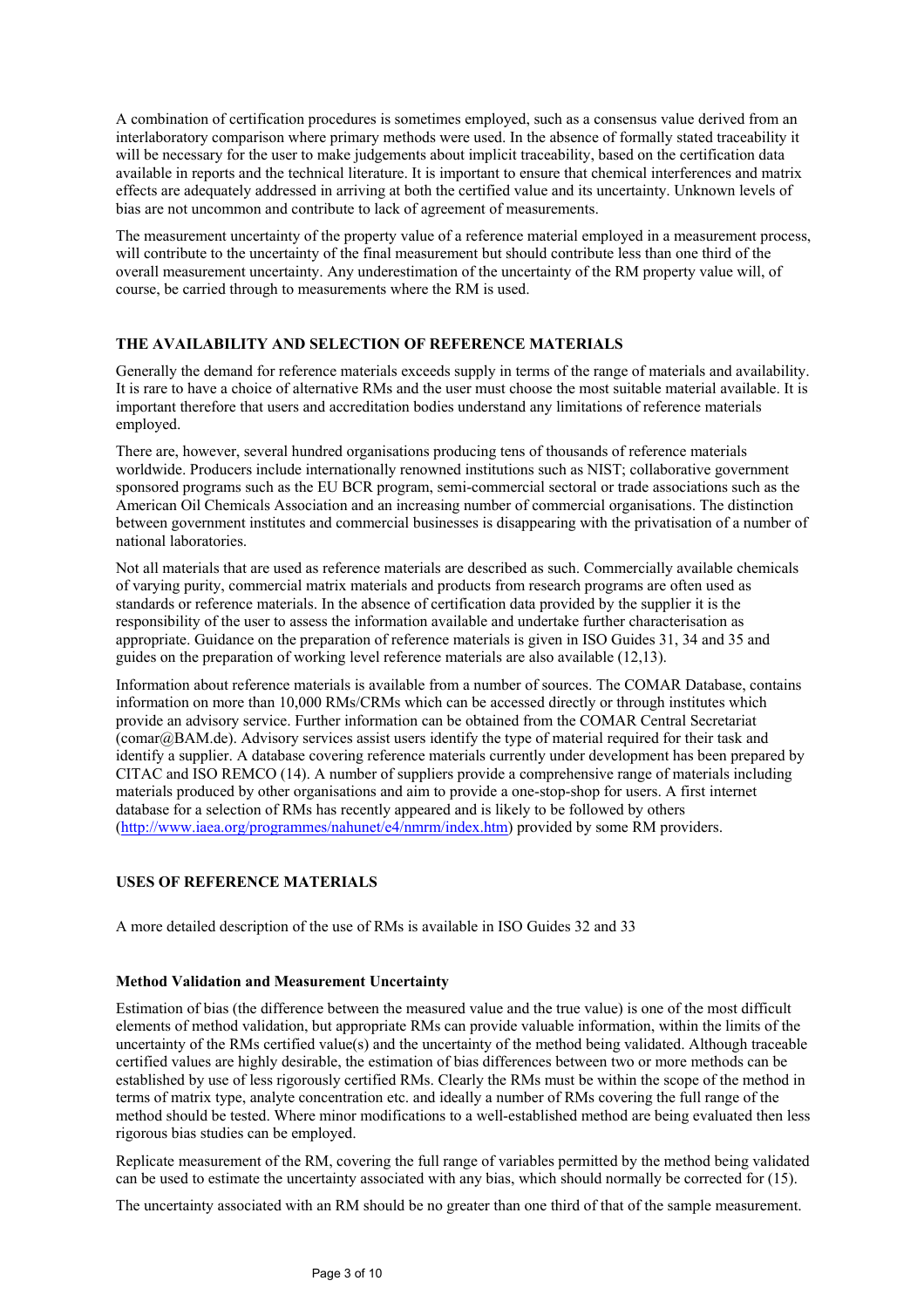#### **Verification of the Correct Use of a Method**

The successful application of a valid method depends on its correct use, both with regard to operator skill and suitability of equipment, reagents and standards. RMs can be used for training, for checking infrequently used methods and for trouble shooting when unexpected results are obtained.

#### **Calibration**

Normally a pure substance RM is used for calibration of the measurement stage of a method. Other components of the test method, such as sample digestion, separation and derivatisation are, of course, not covered and loss of analyte, contamination and interferences and their associated uncertainties must be addressed as part of the validation of the method. The uncertainty associated with RM purity will contribute to the total uncertainty of the measurement. For example, an RM certified as 99.9% pure, with an expanded uncertainty U (k=2) of 0.1% will contribute an uncertainty component of 0.1% to the overall measurement uncertainty budget. In the case of trace analysis, this level of uncertainty will rarely be important but for assay work, it can be expected to be significant.

Some other methods, such as XRF analysis, use matrix RMs for calibration of the complete analytical process. In addition to a close matrix match, the analyte form must be the same in the samples and RMs, and the analytical concentrations of the RMs must span that of the samples (12).

ISO Guide 32 and reference 7 provide additional useful information.

## **Quality Control and Quality Assurance (QC&QA)**

RMs should be characterised with respect to homogeneity, stability, and the certified property value(s). For inhouse QC, however, the latter requirement can be relaxed, but adequate homogeneity and stability are essential. Similar requirements apply to samples used to establish how well or badly measurements made in different laboratories agree. In the case of proficiency testing, homogeneity is essential and sample stability within the time-scale of the exercise must be assessed and controlled. Although desirable, the cost of certifying the property values of proficiency testing samples often prohibits this being done and consensus mean values are often used instead. As a consequence, there often remains some doubt concerning the reliability of assigned values used in proficiency testing schemes. This is because, although the consensus mean of a set of data has value, 'the majority' is not necessarily correct and as a consequence the values carry some undisclosed element of uncertainty. The interpretation of proficiency testing data thus needs to be carried out with caution.

## **ASSESSMENT OF THE SUITABILITY OF REFERENCE MATERIALS**

As previously indicated the key quality parameter is the uncertainty associated with the certified value and the reliability of the uncertainty estimate. Uncertainty budgets should be derived using the ISO approach (6,7). Certification data should be stated together with the expanded uncertainty, U, using a coverage factor  $k=2$ which gives a level of confidence of approximately 95%.

However, the full uncertainty data is often not available and it is necessary to consider other quality criteria. Also, the non-expert may not be in a position to fully evaluate the certification data and a quality check list, or a third party quality approval system, is desirable. Such systems are under development but may take some time to become fully established.

A protocol for assessing the suitability of RMs is detailed in Figure 2 and discussed below. The user must assess the appropriateness and fitness for purpose of any RM based on the customer and analytical requirements. Factors to be considered include the following:

- 1. The suitability of a reference material depends on the details of the analytical specification. Matrix effects and other factors such as concentration range can be more important than the uncertainty of the certified value as detailed in (11). The factors to consider include:
	- Measurand including analyte
	- Measurement range (concentration)
	- Matrix match and potential interferences
	- Sample size
	- Homogeneity and stability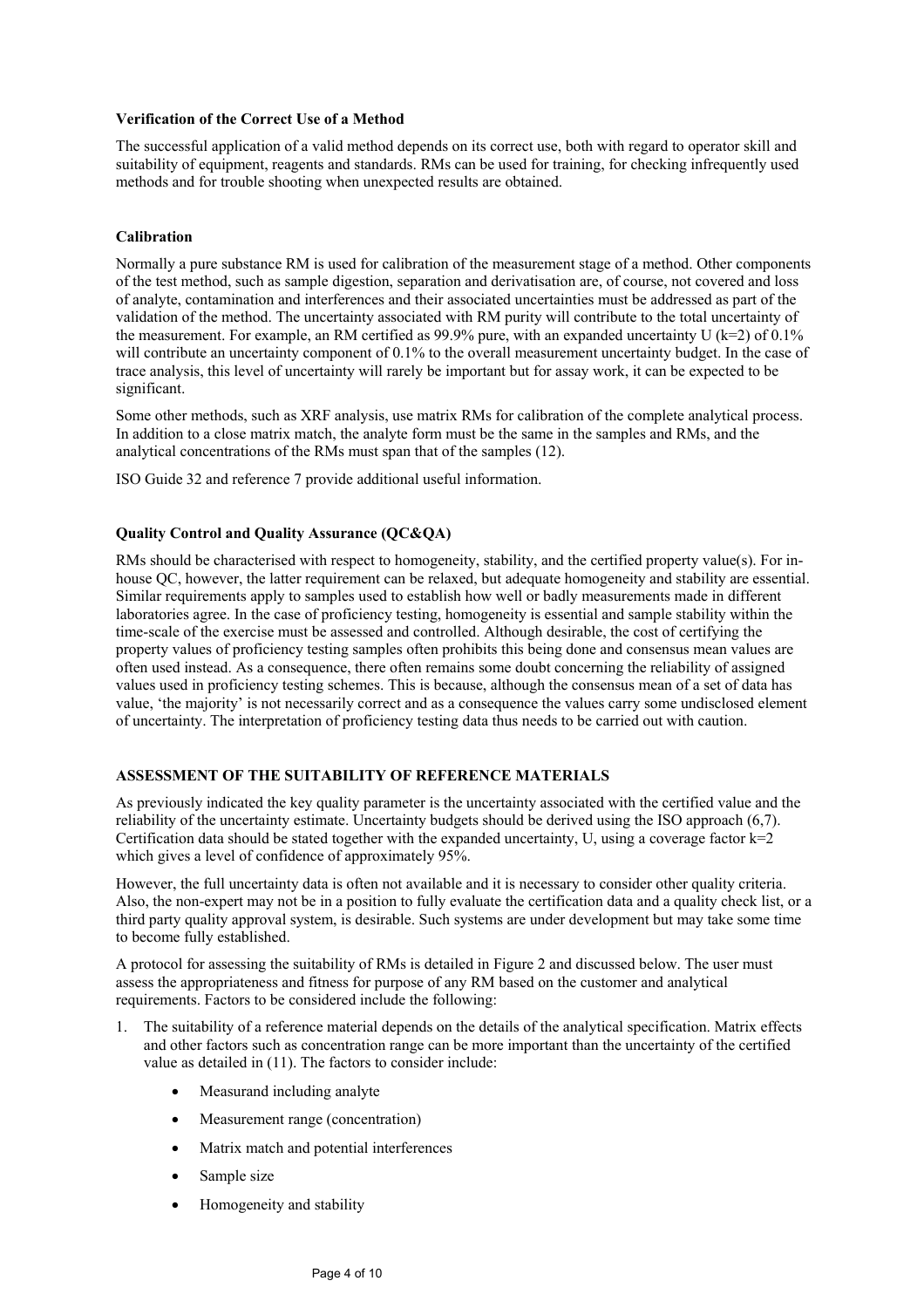- Measurement uncertainty
- Value assignment procedures (measurement and statistical)
- 2. The validity of the certification and uncertainty data, including conformance of key procedures with ISO Guide 35 and other ISO requirements  $(6,7)$ .
- 3. Track record of both the producer and the material. For example, when a RM in use has been subjected to an interlaboratory comparison, cross-checked by use of different methods, or there is experience of use in a number of laboratories over a period of years.
- 4. Availability of a certificate and report conforming to ISO Guide 31.
- 5. Demonstrated conformance of the production of the reference materials with quality standards such as ISO Guide 34 or ILAC requirements (10), or compliance of the measurement of property values with ISO/IEC 17025 (16) requirements.

All or some of the requirements may be specified in the customer and analytical specification, but often it will be necessary for the analyst to use professional judgement. Finally, quality does not necessarily equate to small uncertainty and fitness for purpose criteria need to be used.

#### **Certificates and Supporting Reports**

Ideally, a certificate complying with ISO Guide 31 and a report covering the characterisation, certification and statistical analysis procedures, complying with ISO Guide 35, will be available. However, many RMs, particularly older materials and materials not specifically produced as RMs, may not fully comply with ISO Guides 31 and 35. Alternative, equivalent information in whatever form it is available, that provides credible evidence of compliance can be considered acceptable. Examples include the following: technical reports, trade specifications, papers in journals or reports of scientific meetings and correspondence with suppliers.

#### **Assessment of the Suitability of Reference Materials**

Laboratories must be able to explain and justify the basis of selection of all RMs and of course any decision not to use a RM. In the absence of specific information it is not possible to assess the quality of an RM. The rigour with which an assessment needs to be conducted depends on the criticality of the measurement, the level of the technical requirement and the expected influence of the particular RM on the validity of the measurement. Only where the choice of RM can be expected to significantly affect measurement results is a formal suitability assessment required.

## **IN-HOUSE PREPARATION OF REFERENCE MATERIALS**

High quality RMs are demanding and costly to produce and if materials are available from other sources it is not normally cost effective for laboratories to make their own. However should this be necessary, there are guides available (12,13) to help the non-specialist laboratory prepare their own RMs. Some of the key issues that need to be considered are: selection of materials (appropriateness, native material versus spikes, material preparation etc.), homogeneity testing, preparation and packaging (homogeneity, contamination, stability etc.), stability testing, certification studies, uncertainty estimation, documentation and QA, certification approval, storage, distribution and relifing.

#### **DEFINITIONS**

**Calibration (1):** Set of operations that establish, under specified conditions, the relationship between the values of quantities indicated by a measurement instrument or measuring system or values represented by a material measure or a reference material, and the corresponding values realised by standards.

**Certified Reference Material (1):** Reference material, accompanied by a certificate, one or more of whose property values are certified by a procedure which establishes traceability to an accurate realisation of the unit in which the property values are expressed, and for which each certified value is accompanied by an uncertainty at a stated level of confidence.

**Primary method (2):** A primary method is a method having the highest metrological qualities, whose operation can be completely described, and understood and for which a complete uncertainty statement can be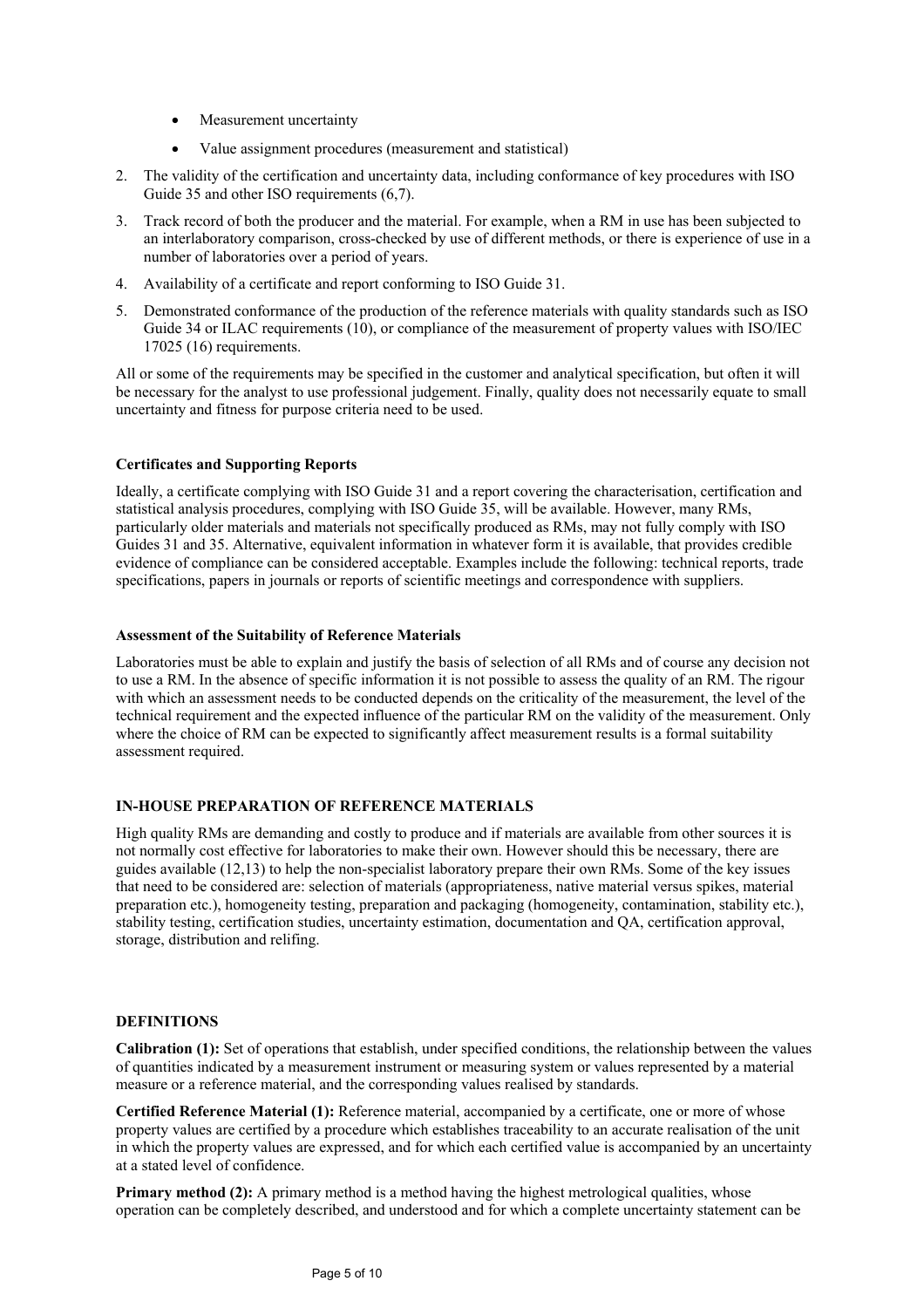written down in terms of SI units. A primary direct method measures the value of an unknown without reference to a standard of the same quantity. A primary ratio method measures the ratio of an unknown to a standard of the same quantity; its operation must be completely described by a measurement equation. The methods identified as having the potential to be primary methods are: isotope dilution mass spectrometry: gravimetry, covering gravimetric mixtures and "gravimetric analysis"; titrimetry; coulometry; determination of freezing point depression; differential scanning calorimetry and nuclear magnetic resonance spectroscopy. Other methods such as chromatography, which has extensive applications in organic chemical analysis, have also been proposed.

**Reference material (RM) (1):** Material or substance one or more of whose property values are sufficiently homogeneous and well established to be used for the calibration of an apparatus, the assessment of a measurement method, or for assigning values to materials.

**Traceability (1):** Property of a result of a measurement or the value of a standard whereby it can be related to stated references, usually national or international standards, through an unbroken chain of comparisons all having stated uncertainties.

**Uncertainty of measurement (1):** Parameter associated with the result of a measurement that characterises the dispersion of the values that could reasonably be attributed to the measurand.

**Validation (3):** Confirmation by examination and provision of objective evidence that the particular requirements of a specified intended use are fulfilled. Method validation has not been formally defined but a Guide on the topic is available (4)

## **KEY REFERENCE MATERIALS PUBLICATIONS**

The following guides have been prepared by ISO REMCO, the international committee that leads on reference material matters:

- ISO Guide 30:1992 Terms and definitions used in connection with reference materials
- ISO Guide 31:2000 Contents of certificates of reference materials
- ISO Guide 32:1997 Calibration of chemical analysis and use of certified reference materials
- ISO Guide 33:2000 Uses of certified reference materials
- ISO Guide 34:2000 General requirements for the competence of reference material producers
- ISO Guide 35:1989 Certification of reference materials-General and statistical principles
- ISO/REMCO Document N 330 List of producers of certified reference materials, Information by Task Group 3 "Promotion"

Other guides include:

- European Commission Document, BCR/48/93 (Dec 1994): Guidelines for the production and certification of BCR reference materials
- NIST Publication 260-100 (1993): Standard Reference Materials Handbook for SRM Users
- IUPAC 'Orange Book': Recommended Reference Materials for the Realisation of Physico chemical Properties, Edited K N Marsh, Blackwell Scientific Publications, 1987
- World Health Organisation (WHO) Guidelines for the Preparation and Characterisation and Establishment of International and other Standards and Reference Reagents for Biological Substances, Technical Report Series No 800 (1990)

## **REFERENCES**

- 1. International vocabulary of basic and general terms in metrology (VIM), second edition, 1993, ISO/BIPM/IEC/IFCC/IUPAC/IUPAP/IOML, Published by ISO
- 2. Minutes of  $4<sup>th</sup> CCQM meeting, Feb 1998, Paris$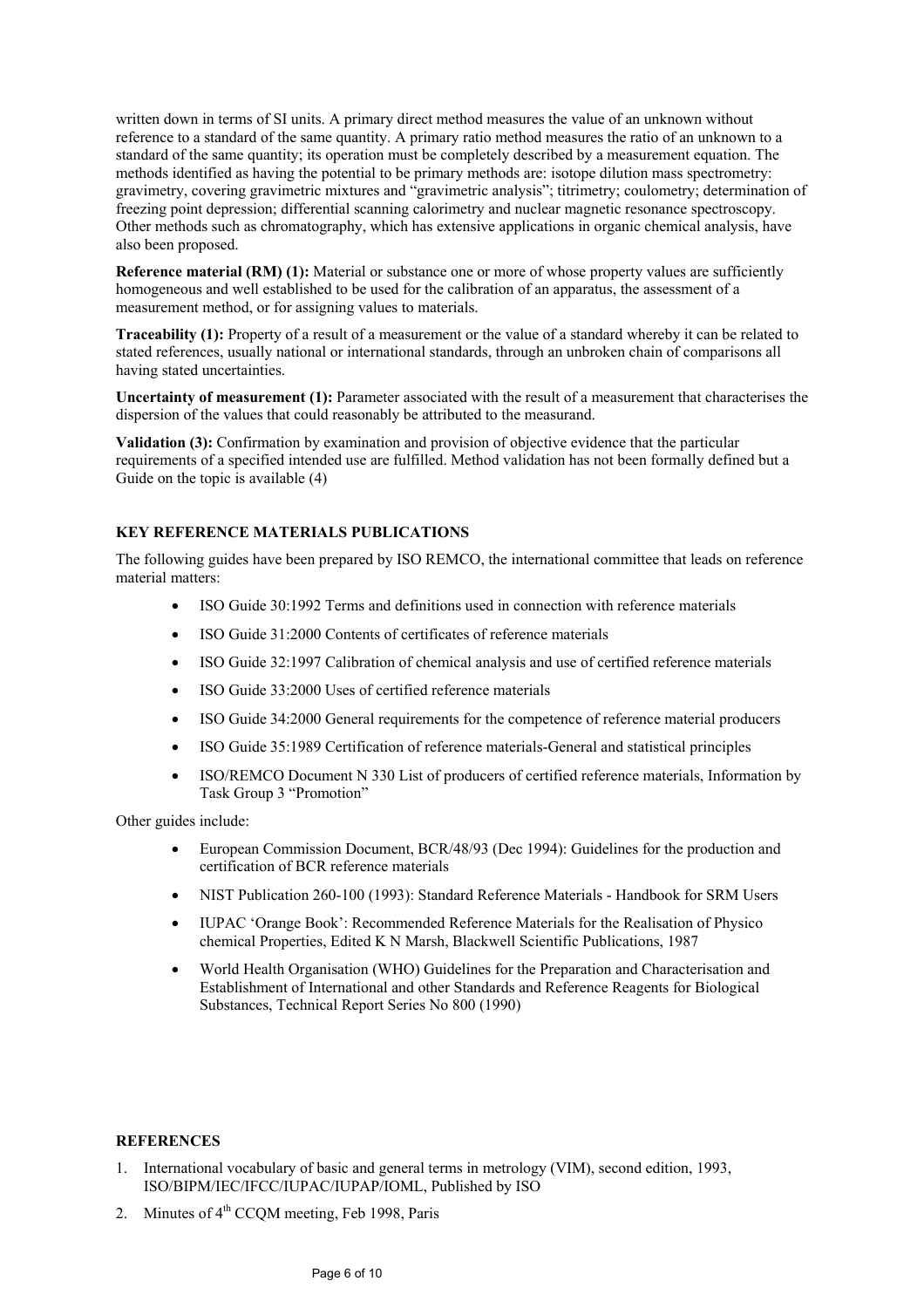- 3. ISO 9000, Quality management systems Fundamentals and vocabulary (ISO 9000:2000);
- 4. Eurachem Guide: The fitness for Purpose of Analytical Methods A Laboratory Guide to Method Validation and Related Topics, 1998, Published by LGC UK (see www.eurachem.org)
- 5. CITAC Eurachem Guide , Guide to Quality in Analytical Chemistry, An Aid to Accreditation, 2001, In press – see Eurachem or CITAC web site.
- 6. Guide to the expression of uncertainty in measurement, first edition, 1995, ISO/BIPM/IEC/IFCC/IUPAC/IUPAP/IOML. (Published by ISO)
- 7. Eurachem/CITAC Guide, Quantifying Uncertainty in Analytical Measurement, 2. edition 2000, Published by LGC, UK (see www.eurachem.org)
- 8. P De Bievre et al, Accred Qual Assur, 1996, 1, 3-13
- 9. X R Pan, Metrologia, 1997, 34, 35-39,
- 10. ILAC Guidelines for the Competence of Reference Material Producers, ILAC G12, 2000 (see www.ILAC.org)
- 11. A Marschal, Traceability and Calibration in Analytical Chemistry Principles and Applications to Real Life in Connection with ISO 9000, EN 45000 And ISO Guide 25, Eurolab Symposium, Firenze, April 1994
- 12. B Brookman and R Walker, Guidelines for the In-House Production of Reference Materials, March 1997, LGC Report, UK
- 13. J M Christensen, Guidelines for Preparation and Certification of Reference Materials for Chemical Analysis in Occupational Health, NORDREF, 1998 (ISBN: 87-7904-010-1)
- 14. S D Rasberry and C L Monti, Worldwide Production of CRMs: 1996 Status Report, NIST Report Feb 1996
- 15. S L R Ellison and A Williams, Measurement Uncertainty: The Key to the Use of Recovery Factors, pp 30- 37, The Use of Recovery Factors in Trace Analysis, Ed M Parkany, RSC, 1996
- 16. ISO/IEC 17025 General requirements for the competence of testing and calibration laboratories (ISO/IEC 17025:1999)

Prepared by Bernard King on behalf of and with assistance from the EEE-RM working group.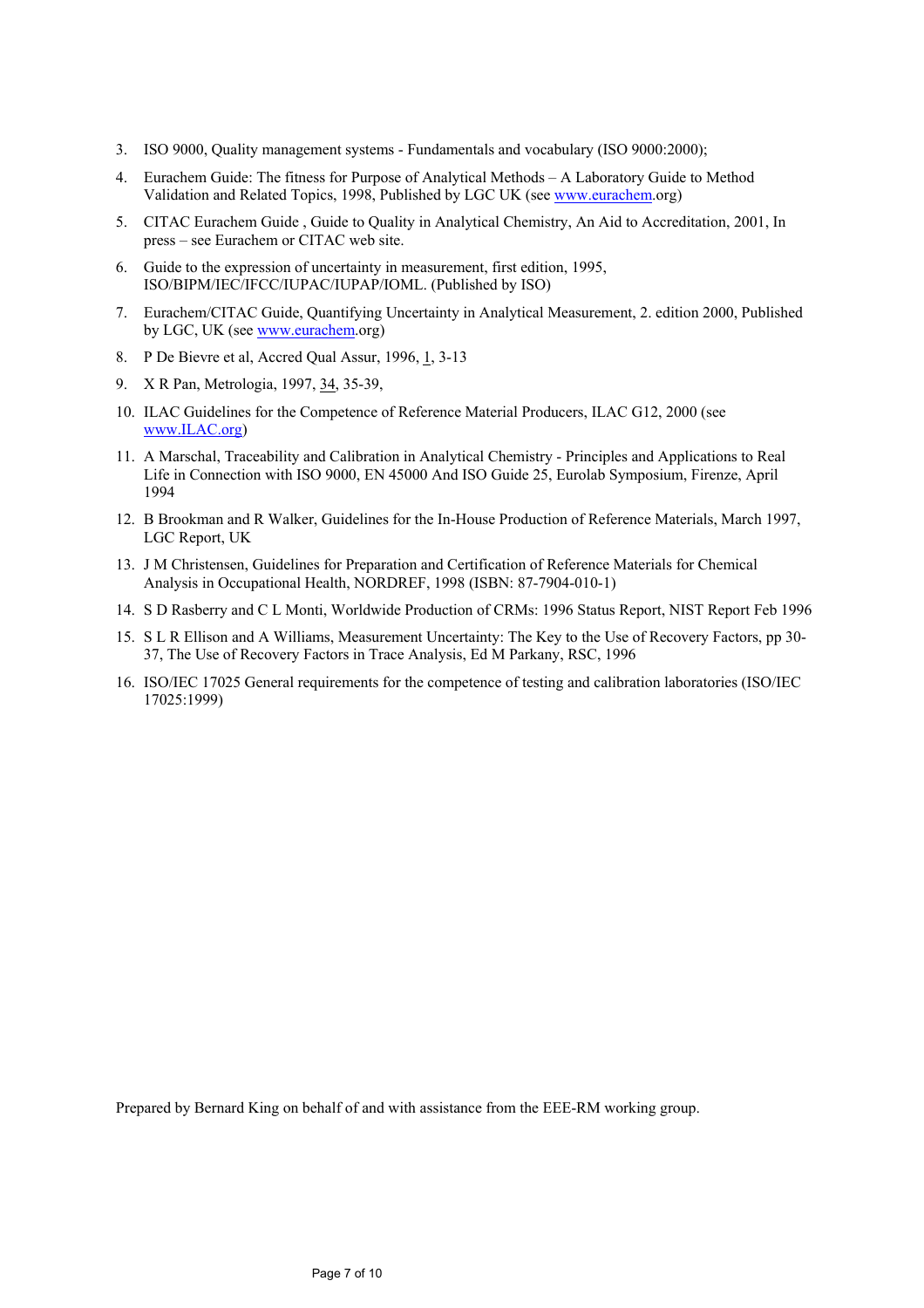**Figure 1: Overlap between functions associated with Measurement Traceability and Analytical Quality** 



**Figure 2: Assessment of the suitability of a Reference Material (page 9)**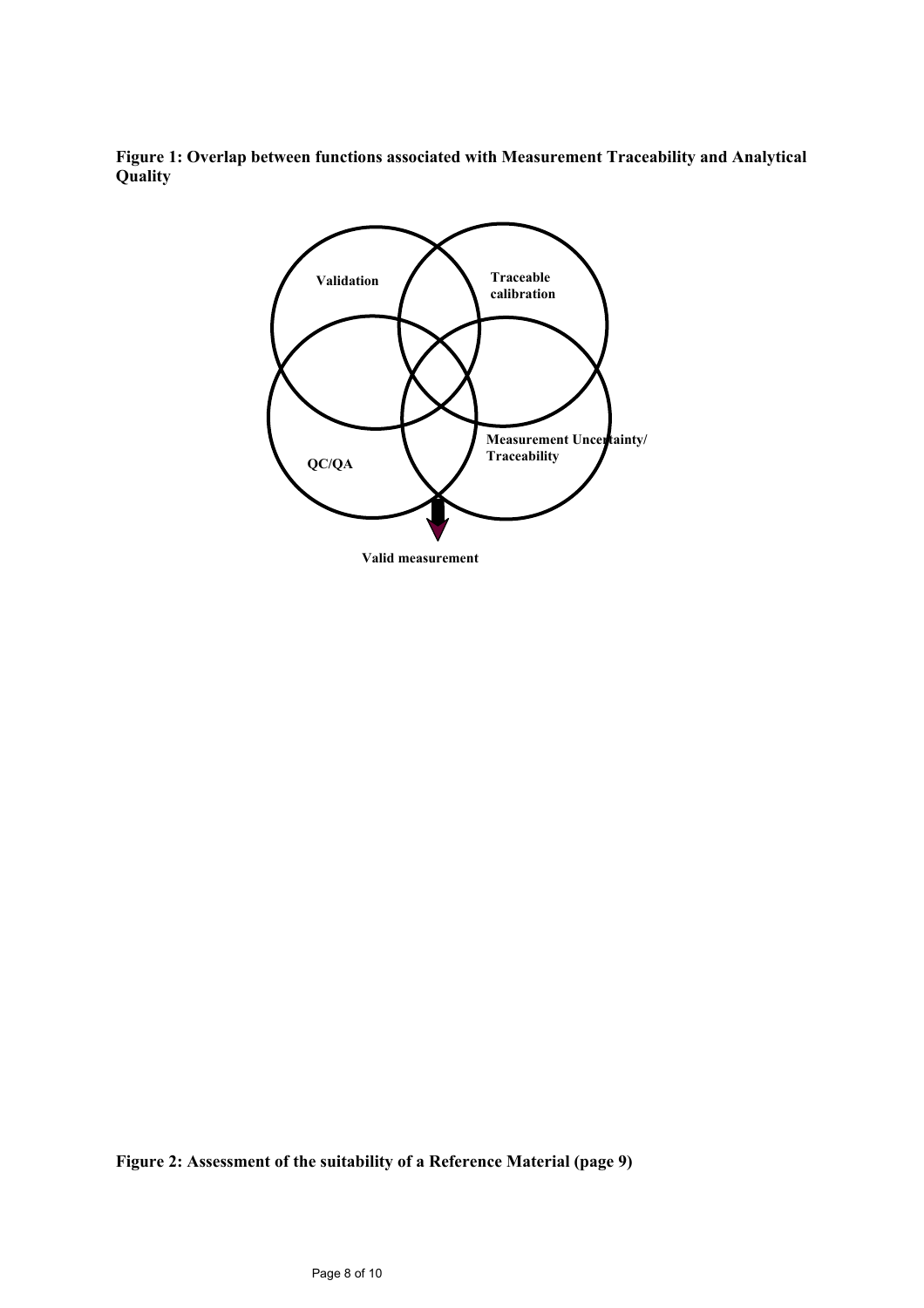